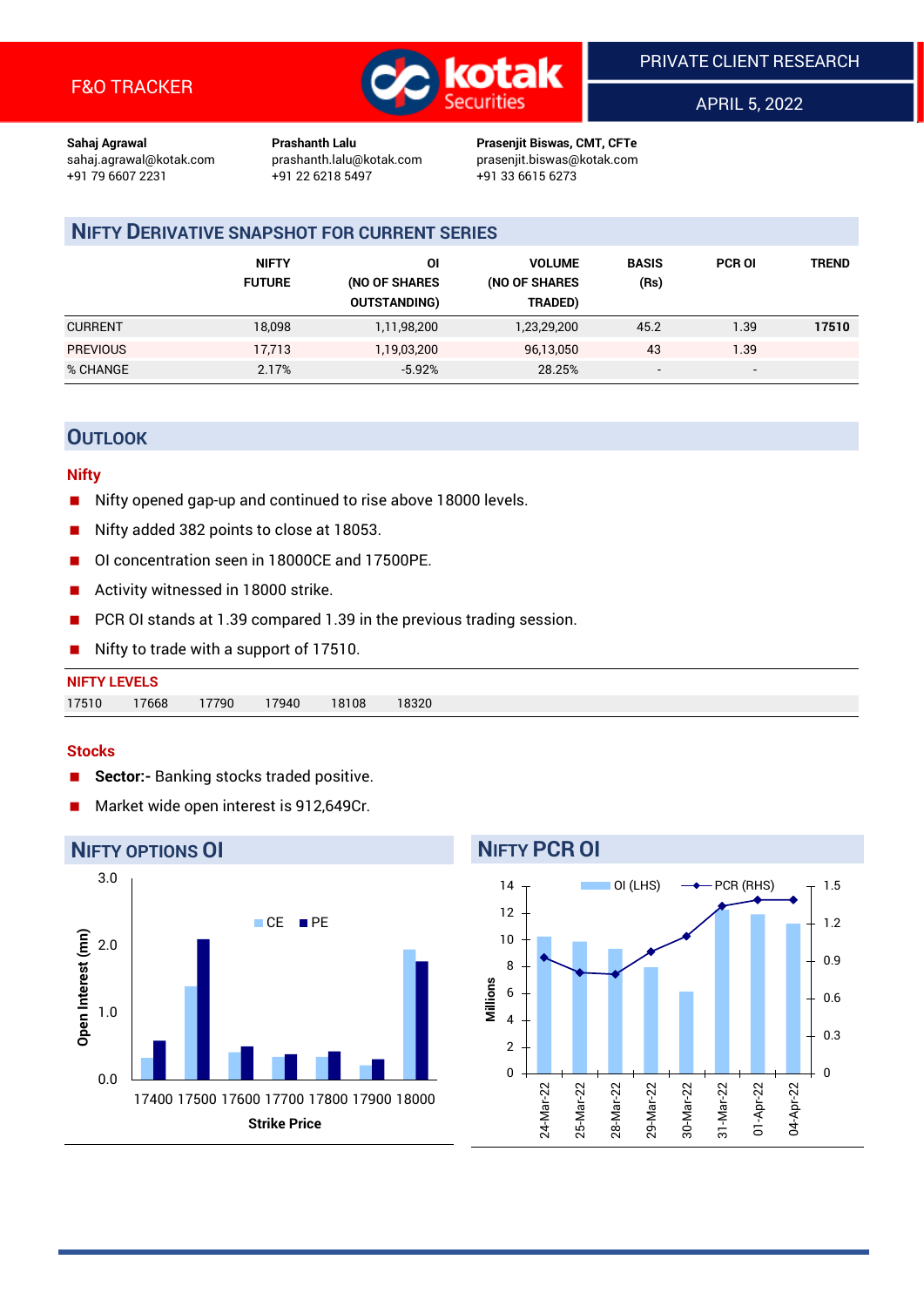# **FUTURE STATISTICS**

## **OI INCREASE**

| <b>SYMBOL</b>     | ΟI     | ΟI        | <b>PRICE CHG</b> |
|-------------------|--------|-----------|------------------|
|                   | $(\%)$ | (SHARES)  | $(\%)$           |
| <b>ABBOTINDIA</b> | 13.4%  | 28,725    | 0.2%             |
| <b>CHAMBLFERT</b> | 11.4%  | 31,81,500 | 7.7%             |
| <b>INTELLECT</b>  | 11.3%  | 12,51,000 | 2.0%             |
| <b>ALKEM</b>      | 11.2%  | 2,00,600  | $-0.5%$          |
| <b>MPHASIS</b>    | 9.2%   | 14,50,925 | $-0.9%$          |
| <b>GUJGASLTD</b>  | 9.0%   | 46.91.250 | 3.4%             |
| HAL               | 8.8%   | 24,66,200 | 2.4%             |
| <b>BALRAMCHIN</b> | 8.5%   | 65,77,600 | 4.6%             |
| <b>BAJFINANCE</b> | 7.2%   | 42,01,375 | 1.1%             |
| <b>BAJAJFINSV</b> | 6.9%   | 6,01,900  | 0.3%             |

| <b>OI DECREASE</b> |          |             |                  |
|--------------------|----------|-------------|------------------|
| <b>SYMBOL</b>      | ΟI       | ΟI          | <b>PRICE CHG</b> |
|                    | (%)      | (SHARES)    | (%)              |
| <b>HINDALCO</b>    | $-14.2%$ | 2,49,27,100 | 3.0%             |
| <b>LUPIN</b>       | $-13.1%$ | 86,32,600   | 3.3%             |
| <b>HDFCLIFE</b>    | $-12.7%$ | 2,69,11,500 | 3.9%             |
| <b>BPCL</b>        | $-10.2%$ | 1,83,25,800 | 1.5%             |
| <b>CUMMINSIND</b>  | $-9.6%$  | 16,68,600   | $-0.7%$          |
| <b>EICHERMOT</b>   | $-7.5%$  | 35,02,450   | 1.1%             |
| <b>PEL</b>         | $-7.0%$  | 36,54,750   | 1.3%             |
| GSPL               | $-6.8%$  | 24,56,500   | 6.0%             |
| <b>METROPOLIS</b>  | $-6.5%$  | 5,07,200    | 6.9%             |
| <b>PERSISTENT</b>  | $-5.1%$  | 2,64,000    | 1.5%             |

# **CASH STATISTICS**

| <b>TOP VOLUMES</b> |                      |              |              |
|--------------------|----------------------|--------------|--------------|
| <b>SYMBOL</b>      | <b>TRADED SHARES</b> | <b>VALUE</b> | <b>CLOSE</b> |
|                    | (QTY)                | (IN LAKHS)   |              |
| <b>HDFC</b>        | 3,41,17,717          | 9,28,668     | 2,680        |
| <b>HDFCBANK</b>    | 4,87,25,485          | 8,04,540     | 1,657        |
| <b>ADANIPOWER</b>  | 16,84,26,403         | 3,58,676     | 212          |
| <b>ICICIBANK</b>   | 1,71,92,197          | 1,27,635     | 747          |
| <b>TATAPOWER</b>   | 3,93,80,622          | 98,646       | 252          |
| <b>RELIANCE</b>    | 36,59,307            | 97,271       | 2.664        |
| <b>TATASTEEL</b>   | 69,67,032            | 93,148       | 1,342        |
| <b>HINDALCO</b>    | 1,58,45,385          | 91,828       | 588          |
| <b>AXISBANK</b>    | 1,09,59,783          | 85,143       | 784          |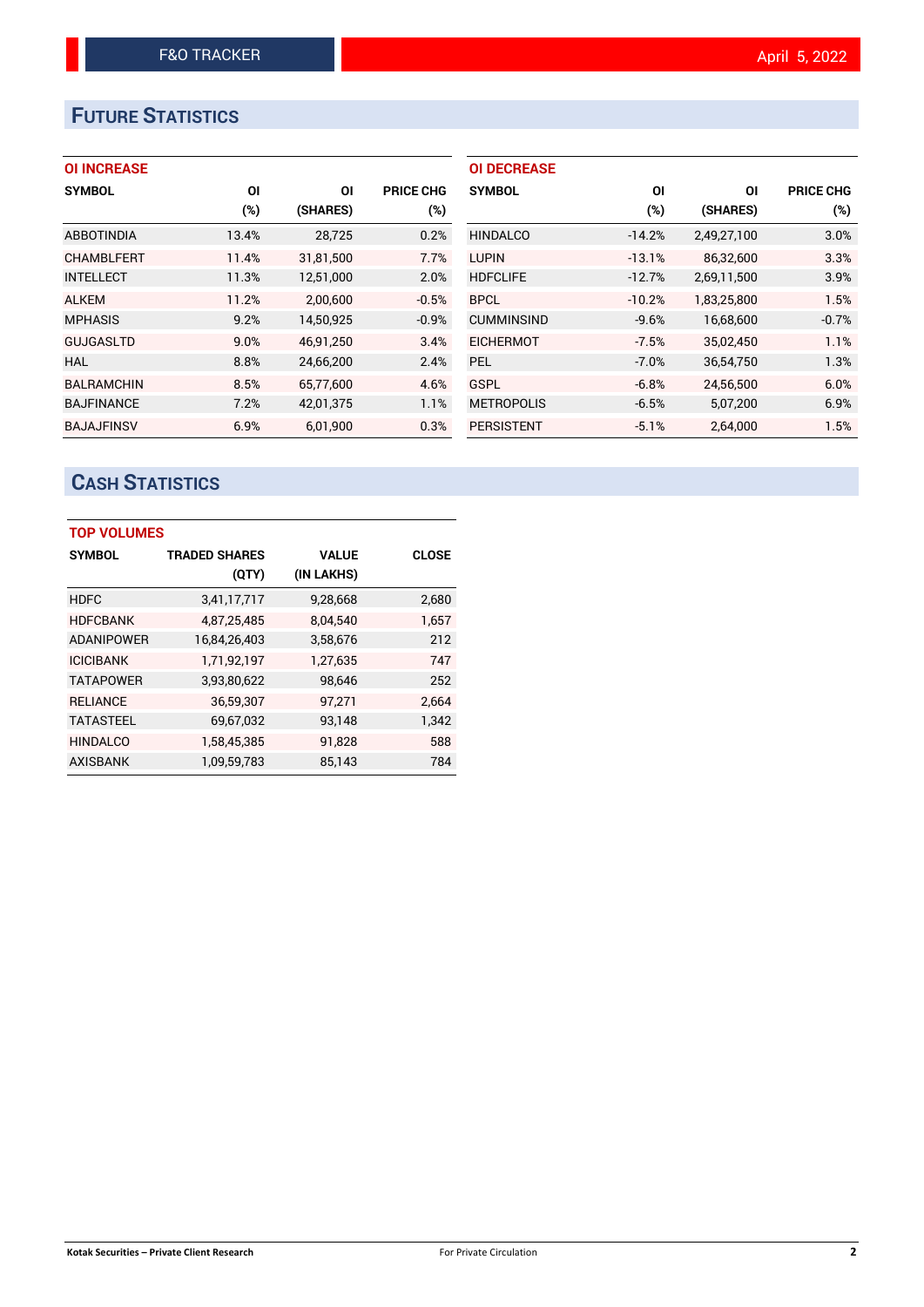# **OPTION STATISTICS**

## **SIGNIFICANT CALL OPEN INTEREST**

| <b>SYMBOL</b>     | <b>STRK</b>  | <b>OPTION</b> | <b>CLOSE</b> | FUT          | ΟI         |
|-------------------|--------------|---------------|--------------|--------------|------------|
|                   | <b>PRICE</b> | TYPE          | (RS)         | <b>CLOSE</b> | (SHARES)   |
| <b>GAIL</b>       | 160          | CE            | 7.1          | 162          | 74,48,100  |
| <b>HINDALCO</b>   | 600          | CE            | 17.0         | 586          | 43.88.150  |
| ONGC              | 170          | CE            | 5.0          | 168          | 86,16,300  |
| <b>NTPC</b>       | 150          | CE            | 1.8          | 145          | 84.87.300  |
| <b>HINDALCO</b>   | 580          | CE            | 26.3         | 586          | 34,06,675  |
| <b>COALINDIA</b>  | 200          | CF            | 3.3          | 189          | 47.04.000  |
| <b>TATAMOTORS</b> | 450          | СE            | 18.4         | 449          | 100.74.750 |
| <b>COALINDIA</b>  | 190          | CF            | 6.6          | 189          | 44.18.400  |
| <b>TATAMOTORS</b> | 500          | CE            | 4.6          | 449          | 95.30.400  |
| <b>MARUTI</b>     | 8.000        | СE            | 172.7        | 7.791        | 2,80,000   |

| <b>SIGNIFICANT PUT OPEN INTEREST</b> |             |               |              |              |           |  |  |  |
|--------------------------------------|-------------|---------------|--------------|--------------|-----------|--|--|--|
| <b>SYMBOL</b>                        | <b>STRK</b> | <b>OPTION</b> | <b>CLOSE</b> | <b>FUT</b>   | ΟI        |  |  |  |
|                                      | PRICE       | <b>TYPE</b>   | (RS)         | <b>CLOSE</b> | (SHARES)  |  |  |  |
| POWERGRID                            | 225         | <b>PE</b>     | 4.5          | 228          | 39,19,755 |  |  |  |
| <b>HEROMOTOCO</b>                    | 2,100       | РE            | 19.9         | 2,325        | 3,44,100  |  |  |  |
| <b>HEROMOTOCO</b>                    | 2,000       | PE            | 10.2         | 2,325        | 2,82,300  |  |  |  |
| <b>HEROMOTOCO</b>                    | 2.200       | РE            | 36.5         | 2,325        | 2,78,400  |  |  |  |
| <b>TATAMOTORS</b>                    | 400         | PE            | 3.6          | 449          | 44,68,800 |  |  |  |
| <b>TATAPOWER</b>                     | 230         | PF            | 2.5          | 253          | 53,05,500 |  |  |  |
| <b>TATAPOWER</b>                     | 240         | PE            | 4.9          | 253          | 52,04,250 |  |  |  |
| <b>SBIN</b>                          | 500         | РE            | 10.1         | 515          | 36,12,000 |  |  |  |
| <b>ITC</b>                           | 240         | <b>PE</b>     | 1.9          | 257          | 59,20,000 |  |  |  |
| MARUTI                               | 7,000       | РE            | 38.8         | 7.791        | 1,08,700  |  |  |  |

| SIGNIFICANT CALL OPEN INTEREST ADDITION |              |               |             |        | SIGNIFICANT PUT OPEN INTEREST ADDITION       |                  |              |             |               |  |             |  |
|-----------------------------------------|--------------|---------------|-------------|--------|----------------------------------------------|------------------|--------------|-------------|---------------|--|-------------|--|
| <b>SYMBOL</b>                           | <b>STRK</b>  | <b>OPTION</b> | <b>OPEN</b> | OI CHG | <b>SYMBOL</b><br><b>CLOSE</b><br><b>STRK</b> |                  |              |             | <b>OPTION</b> |  | <b>OPEN</b> |  |
|                                         | <b>PRICE</b> | <b>TYPE</b>   | <b>INT</b>  | (%)    | (Rs)                                         |                  | <b>PRICE</b> | <b>TYPE</b> | <b>INT</b>    |  |             |  |
| <b>HDFCBANK</b>                         | 1,750        | <b>CE</b>     | 9,78,450    | 88850% | 17.1                                         | <b>HDFCBANK</b>  | 1,640        | <b>PE</b>   | 4,37,250      |  |             |  |
| <b>CHAMBLFERT</b>                       | 570          | <b>CE</b>     | 2.94.000    | 19500% | 1.8                                          | <b>HDFCBANK</b>  | 1.620        | <b>PE</b>   | 1.89.750      |  |             |  |
| <b>HDFCLIFE</b>                         | 680          | <b>CE</b>     | 2,16,700    | 9750%  | 1.5                                          | <b>HDFCBANK</b>  | 1,660        | <b>PE</b>   | 1,24,300      |  |             |  |
| <b>HDFCLIFE</b>                         | 660          | <b>CE</b>     | 1.03.400    | 9300%  | 2.4                                          | <b>HDFCBANK</b>  | 1.560        | <b>PE</b>   | 2.44.750      |  |             |  |
| <b>IDFC</b>                             | 80           | <b>CE</b>     | 18,70,000   | 9250%  | 0.3                                          | <b>HDFCBANK</b>  | 1,580        | <b>PE</b>   | 3,86,100      |  |             |  |
| <b>PFC</b>                              | 123          | <b>CE</b>     | 5.02.200    | 8000%  | 2.3                                          | <b>HDFC</b>      | 2.540        | <b>PE</b>   | 1.06.500      |  |             |  |
| <b>NTPC</b>                             | 152          | <b>CE</b>     | 2,50,800    | 4300%  | 1.4                                          | <b>POWERGRID</b> | 230          | <b>PE</b>   | 29,49,149     |  |             |  |
| <b>ZEEL</b>                             | 395          | <b>CE</b>     | 1.17.000    | 3800%  | 1.2                                          | <b>PFC</b>       | 117          | <b>PE</b>   | 3,16,200      |  |             |  |
| <b>HDFC</b>                             | 3,000        | <b>CE</b>     | 11,59,800   | 3149%  | 13.8                                         | <b>AXISBANK</b>  | 790          | <b>PE</b>   | 1,22,400      |  |             |  |
| <b>HDFC</b>                             | 2,900        | <b>CE</b>     | 7,59,300    | 2622%  | 22.8                                         | <b>BEL</b>       | 217          | <b>PE</b>   | 1,33,000      |  |             |  |

| SIGNIFICANT PUT OPEN INTEREST ADDITION |              |               |             |        |              |  |  |  |
|----------------------------------------|--------------|---------------|-------------|--------|--------------|--|--|--|
| <b>SYMBOL</b>                          | <b>STRK</b>  | <b>OPTION</b> | <b>OPEN</b> | OI CHG | <b>CLOSE</b> |  |  |  |
|                                        | <b>PRICE</b> | <b>TYPE</b>   | INT         | (%)    | (Rs)         |  |  |  |
| <b>HDFCBANK</b>                        | 1,640        | PE            | 4,37,250    | 79400% | 47.2         |  |  |  |
| <b>HDFCBANK</b>                        | 1.620        | PE            | 1.89.750    | 34400% | 38.4         |  |  |  |
| <b>HDFCBANK</b>                        | 1,660        | <b>PE</b>     | 1,24,300    | 7433%  | 57.6         |  |  |  |
| <b>HDFCBANK</b>                        | 1.560        | PE            | 2.44.750    | 6257%  | 19.3         |  |  |  |
| <b>HDFCBANK</b>                        | 1,580        | PE            | 3,86,100    | 5300%  | 24.5         |  |  |  |
| <b>HDFC</b>                            | 2,540        | <b>PE</b>     | 1,06,500    | 4971%  | 29.1         |  |  |  |
| <b>POWERGRID</b>                       | 230          | <b>PE</b>     | 29,49,149   | 4154%  | 6.9          |  |  |  |
| <b>PFC</b>                             | 117          | <b>PE</b>     | 3,16,200    | 2450%  | 2.4          |  |  |  |
| <b>AXISBANK</b>                        | 790          | PE            | 1,22,400    | 2450%  | 26.6         |  |  |  |
| <b>BEL</b>                             | 217          | PE            | 1,33,000    | 1650%  | 7.3          |  |  |  |

| <b>CALL OPTION VOLUMES</b> |              |               |                  |              | <b>PUT OPTION VOLUMES</b> |              |               |                  |              |
|----------------------------|--------------|---------------|------------------|--------------|---------------------------|--------------|---------------|------------------|--------------|
| <b>SYMBOL</b>              | <b>STRK</b>  | <b>OPTION</b> | <b>CONTRACTS</b> | <b>CLOSE</b> | <b>SYMBOL</b>             | <b>STRK</b>  | <b>OPTION</b> | <b>CONTRACTS</b> | <b>CLOSE</b> |
|                            | <b>PRICE</b> | <b>TYPE</b>   |                  | (Rs)         |                           | <b>PRICE</b> | <b>TYPE</b>   |                  | (Rs)         |
| <b>HDFCBANK</b>            | 1,700        | <b>CE</b>     | 92,690           | 28.9         | <b>HDFCBANK</b>           | 1,500        | PE            | 25,757           | 10.1         |
| <b>HDFC</b>                | 2.800        | <b>CE</b>     | 57,608           | 40.9         | <b>HDFCBANK</b>           | 1,600        | <b>PE</b>     | 23,809           | 31.1         |
| <b>HDFC</b>                | 2,700        | <b>CE</b>     | 42,679           | 77.8         | <b>HDFC</b>               | 2,600        | PE            | 23,168           | 44.7         |
| <b>HDFCBANK</b>            | 1.800        | <b>CE</b>     | 36,321           | 10.8         | <b>HDFC</b>               | 2.700        | <b>PE</b>     | 20.033           | 86.3         |
| <b>HDFC</b>                | 3,000        | <b>CE</b>     | 35,492           | 13.8         | <b>HDFC</b>               | 2,500        | <b>PE</b>     | 16,581           | 23.2         |
| <b>HDFC</b>                | 2.900        | <b>CE</b>     | 34,438           | 22.8         | <b>HDFC</b>               | 2.400        | <b>PE</b>     | 9.189            | 11.9         |
| <b>HDFCBANK</b>            | 1,600        | <b>CE</b>     | 32,152           | 77.1         | <b>HDFCBANK</b>           | 1,400        | PE            | 8,393            | 3.7          |
| <b>HDFCBANK</b>            | 1.650        | <b>CE</b>     | 23.338           | 48.8         | <b>HDFCBANK</b>           | 1,550        | <b>PE</b>     | 7.698            | 17.3         |
| <b>HDFCBANK</b>            | 1,640        | <b>CE</b>     | 17,666           | 53.6         | <b>HDFC</b>               | 2,800        | PE            | 6,461            | 149.5        |
| <b>HDFCLIFE</b>            | 600          | <b>CE</b>     | 16,071           | 10.8         | <b>HDFC</b>               | 2.300        | PE            | 6,194            | 6.5          |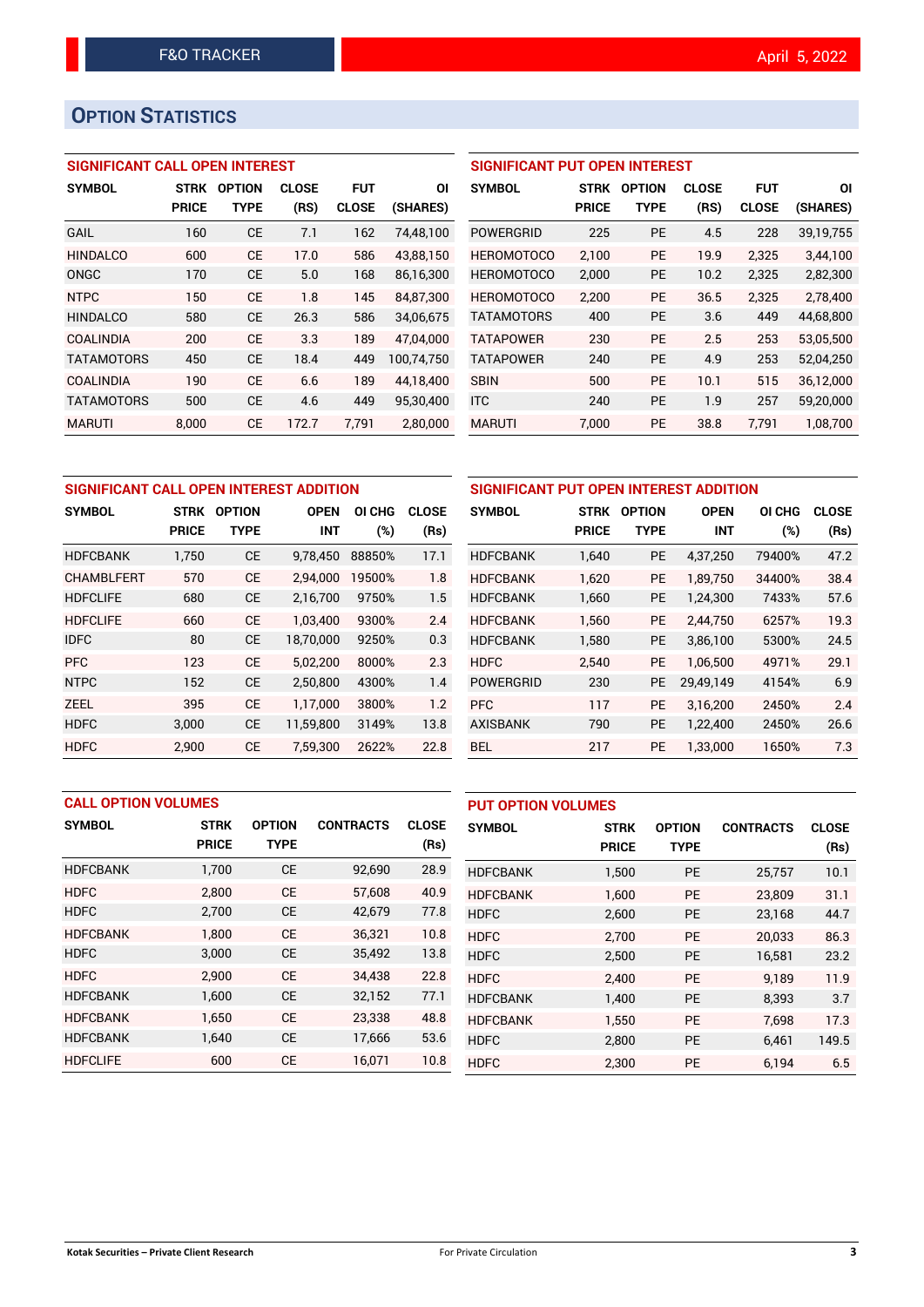## **RATING SCALE (PRIVATE CLIENT GROUP)**

- **BUY**  Stock/Index looks strong from the expiry/near term perspective and is expected to gain on the basis of technical and/or derivative parameters. Time frame is minimum of current expiry and in certain cases extend to the next series depending on the stock behaviour. Strict stop loss needs to be adhered to for every buy/long recommendation given.
- **SELL** Stock/Index looks weak from the expiry/near term perspective and is expected to gain on the basis of technical and/or derivative parameters. Time frame is minimum of current expiry and in certain cases extend to the next series depending on the stock behaviour. Strict stop loss needs to be adhered to for every sell/short recommendation given.

#### **FUNDAMENTAL RESEARCH TEAM (PRIVATE CLIENT GROUP)**

**Shrikant Chouhan Arun Agarwal Amit Agarwal, CFA Hemali Dhame** shrikant.chouhan@kotak.com arun.agarwal@kotak.com agarwal.amit@kotak.com Hemali.Dhame@kotak.com +91 22 6218 5408 +91 22 6218 6443 +91 22 6218 6439 +91 22 6218 6433

Metals & Mining, Midcap Pharmaceuticals Pharmaceuticals Research Associate Support Executive<br>
iatin.damania@kotak.com purvi.shah@kotak.com rini.mehta@kotak.com k.kathirvelu@kotak.com jatin.damania@kotak.com

**Sumit Pokharna** Pankaj Kumar<br>Oil and Gas, Information Tech Construction, sumit.pokharna@kotak.com pankajr.kumar@kotak.com +91 22 6218 6438 +91 22 6218 6434

**Jatin Damania Purvi Shah Rini Mehta K. Kathirvelu**

Construction, Capital Goods & Midcaps

Transportation, Paints, FMCG

+91 22 6218 6440 +91 22 6218 6432 +91 80801 97299 +91 22 6218 6427

## **TECHNICAL RESEARCH TEAM (PRIVATE CLIENT GROUP)**

[shrikant.chouhan@kotak.com](mailto:shrikant.chouhan@kotak.com) [amol.athawale@kotak.com](mailto:amol.athawale@kotak.com) Research Associate +91 22 6218 5408 +91 20 6620 3350 [sayed.haider@kotak.com](mailto:sayed.haider@kotak.com)

**Shrikant Chouhan Amol Athawale Sayed Haider**

+91 22 62185498

### **DERIVATIVES RESEARCH TEAM (PRIVATE CLIENT GROUP)**

+91 79 6607 2231 +91 22 6218 5497 +91 33 6615 6273

**Sahaj Agrawal Prashanth Lalu Prasenjit Biswas, CMT, CFTe** [prasenjit.biswas@kotak.com](mailto:prasenjit.biswas@kotak.com)